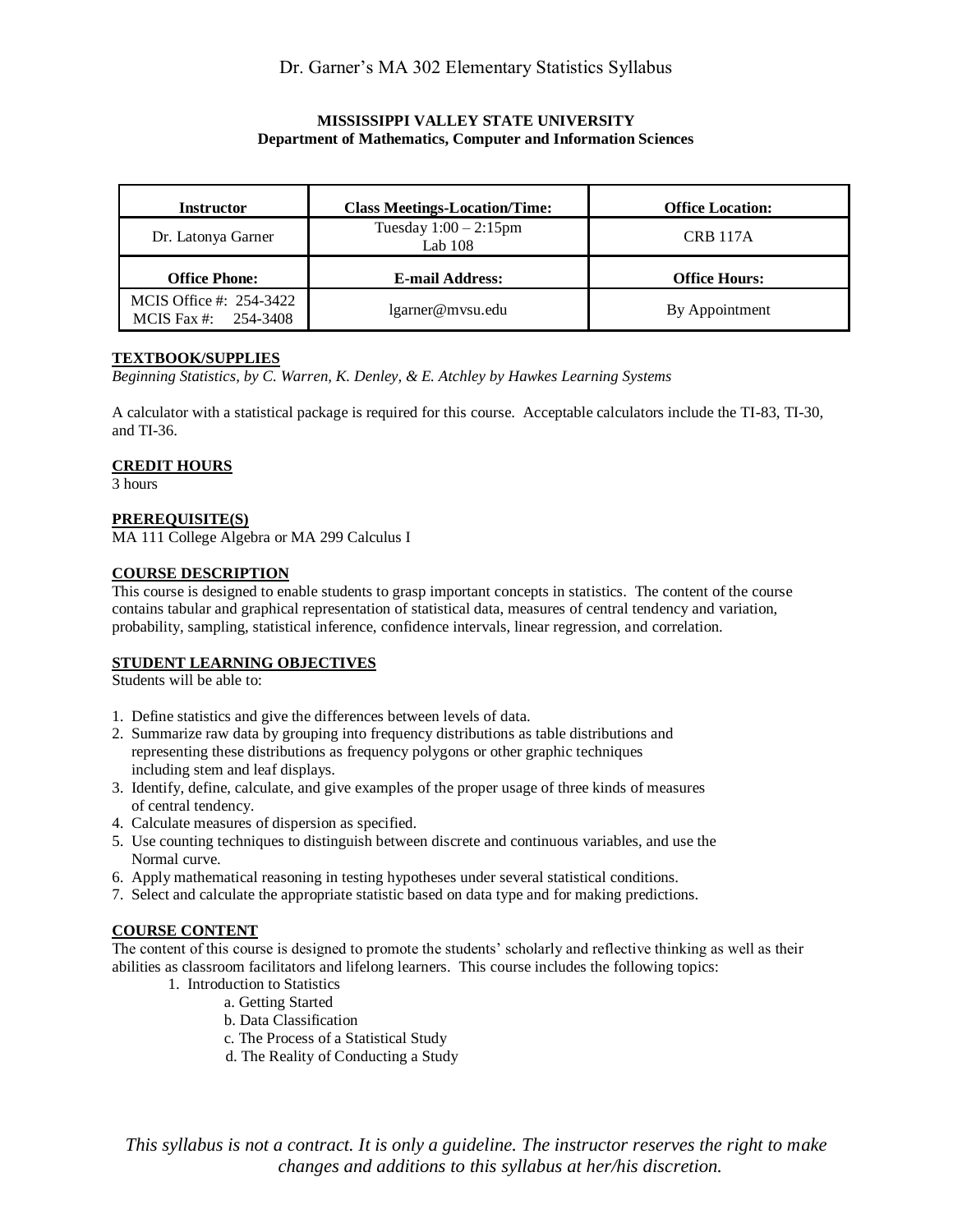- 2. Graphical Descriptions of Data
	- a. Frequency Distributions
	- b. Graphical Displays of Data
	- c. Analyzing Graphs
- 3. Numerical Descriptions of Data
	- a. Measures of Center
	- b. Measures of Dispersion
	- c. Measures of Relative Position
- 6. Continuous Random Variables
	- a. Introduction to Normal Curve
	- b. Reading a Normal Curve Table
	- c. Finding Probability Using the Normal Curve
	- d. Finding *z*-values Using the Normal Curve
- 7. Samples and Sampling Distributions
	- a. Central Limit Theorem
	- b. Central Limit Theorem with Population Means
	- c. Central Limit Theorem with Population Proportions
- 8. Confidence Intervals
	- a. Introduction to Estimating Population Means
	- b. Estimating Population Means (Large Samples)
	- c. Estimating Population Proportions

## **TEACHING AND LEARNING STRATEGIES:**

The primary instructional model for this course is collaborative learning. Specifically, the instructor will set course content, course objectives, and methods of classroom assessment. The course will incorporate the following instructional strategies: online activities, assigned readings, and/or individual projects. Students are encouraged to actively participate in activities, ask questions, and contribute comments for discussion, use of technology and group activities. Students are also encouraged to offer input regarding instructional strategies and assignments. Most importantly, students are expected to be active learners and to ask for clarification when they have questions. In order to be successful in the class, it is important that students, read the assigned material, and submit assignments and be prepared to discuss what they have read. The goal of this approach is to develop a safe learning environment that addresses a variety of learning styles, promotes critical thinking, and fosters creativity.

## **TECHNOLOGY INFUSION**

The text is accompanied by a *cd* that serves as supplementary material to the text. This *cd* also contributes to completion of homework, quizzes, and exams given by the instructor. Also, the students may use calculators in this course. (**No sharing of calculators allowed/No cell phones may serve as calculators)**. Students are also encouraged to use the internet to explore other activities on a given concept.

#### **ATTENDANCE POLICY**

It is necessary for students to attend every class meeting and lab sessions. Any student who misses more than the allowed number **(3)** of absences will be subject to a decrease in their final grade.

#### **EVALUATION CRITERIA - TESTS AND ASSIGNMENTS**

- 1. There will be four (4) major tests during the course. Each test will count 100 points. The lowest of the four test grades will be dropped.
- 2. There will be a 200 point homework grade. The instructor will assign lessons from *Hawkes Learning Systems: Statistics*, and each lesson will be worth 10 points. See the instructions at the end of this syllabus for how to use the Hawkes software and register certificates.
- 3. There will be a 40 point project grade. Projects will be assigned at the instructor's discretion and accumulated to form this grade.
- 4. There will be a 60 point quiz grade. Projects will be assigned at the instructor's discretion and accumulated to form this grade.
- 5. There will be a comprehensive final exam for the course worth 200 points.
- 6. Study guides for each test as well as answers to selected homework exercises can be found at the following website: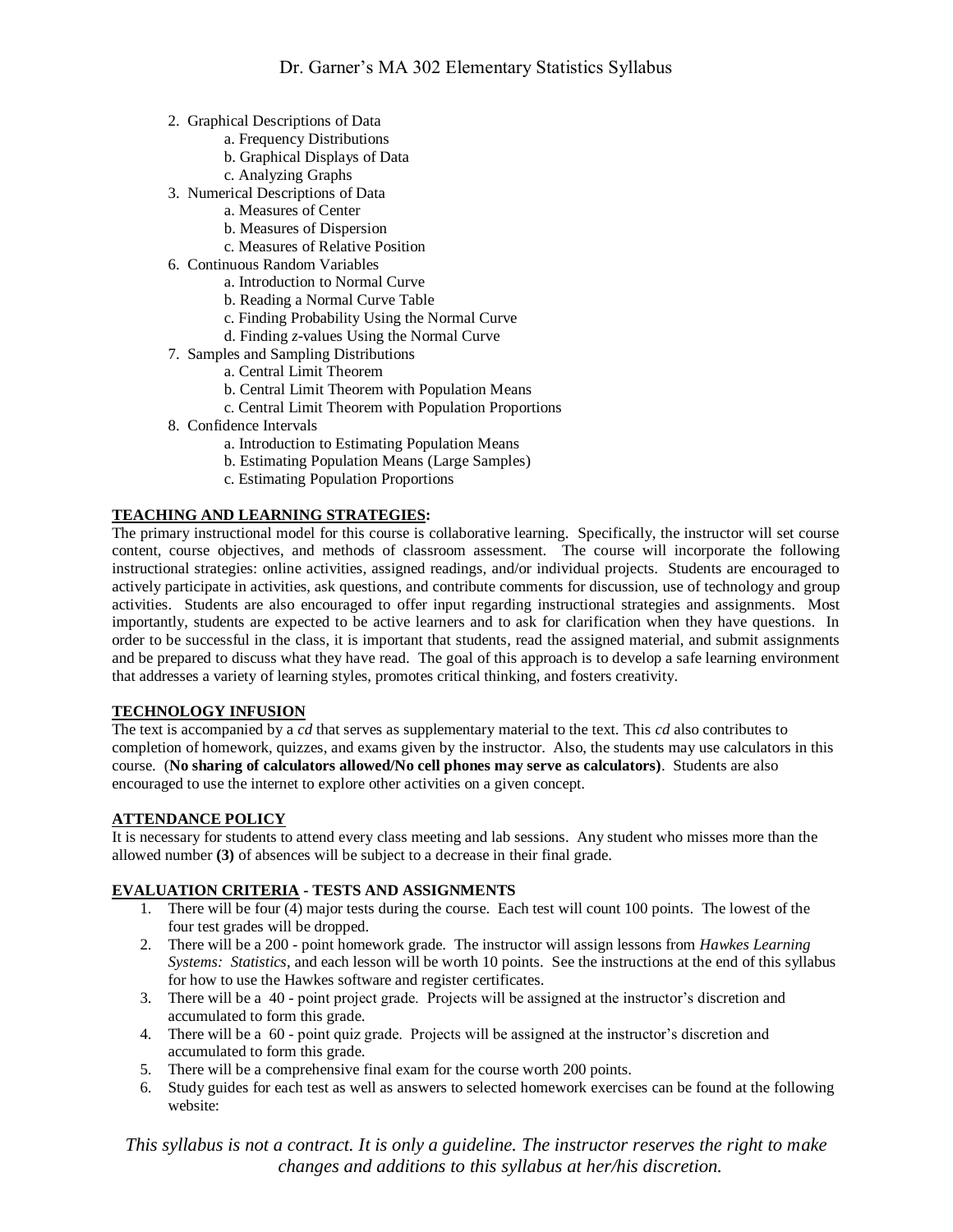#### **GRADING CRITERIA**

The final grade will be based on the following point scale:

| Grade     | <b>Points Necessary for Grade</b> |  |
|-----------|-----------------------------------|--|
|           | $720 = 90\% \text{ of } 800$      |  |
| R         | $640 = 80\% \text{ of } 800$      |  |
| $\subset$ | $560 = 70\%$ of 800               |  |
|           | $480 = 60\% \text{ of } 800$      |  |
|           | Below 480                         |  |

## **VERY IMPORTANT:**

- 1. If a test or quiz is missed for ANY reason, a grade of 0 will be given. There will be no make-up tests or quizzes given except for University approved functions.
- 2. The lowest of the four test grades will be dropped.
- 3. Any person who must miss a scheduled test and/or quiz because of an official University function must reschedule and take this test and/or quiz at a time BEFORE the test and/or quiz is scheduled to be given. NO OTHER rescheduling will be allowed.
- 4. A two-day grace period will be extended for software assignments with a 50% penalty attached to the late assignment. No software assignments will be accepted after the two-day grace period, for any reason.
- 5. An " I" grade will not be given without the permission of the Department of Mathematics, Computer and Information Science.

*Note: As soon as you feel that you need extra help, please come by my office immediately. Feel free to come by at any time or call. To be sure that I will be there at times other than office hours, make an appointment.*

#### **MAKE-UP POLICY**

**No make-up work will be allowed.** All students can make up a missed exam with an approved absence. If an exam is missed due to a serious verifiable circumstance, the zero exam grade will be replaced with the final exam grade (see Replacement Policy)**.** Students who must miss work due to official University business must make other arrangements **beforehand.**

#### **SPECIAL DATES**

| Labor Day Holiday Observed, No Classes                     |  |
|------------------------------------------------------------|--|
| Last Day to Drop and Add Classes (Registration Closes)     |  |
| MidTerm Week                                               |  |
| Online Registration begins for Spring 2017                 |  |
| Last day to withdraw from class and receive a grade of "W" |  |
| Last day to Withdraw from University                       |  |
| Fall Break & Thanksgiving Holiday                          |  |
| <b>FINAL EXAMS</b>                                         |  |
|                                                            |  |

#### **CALENDAR OF ACTIVITIES/COURSE OUTLINE/SCHEDULE:** *subject to some changes depending on the needs and level of the class*